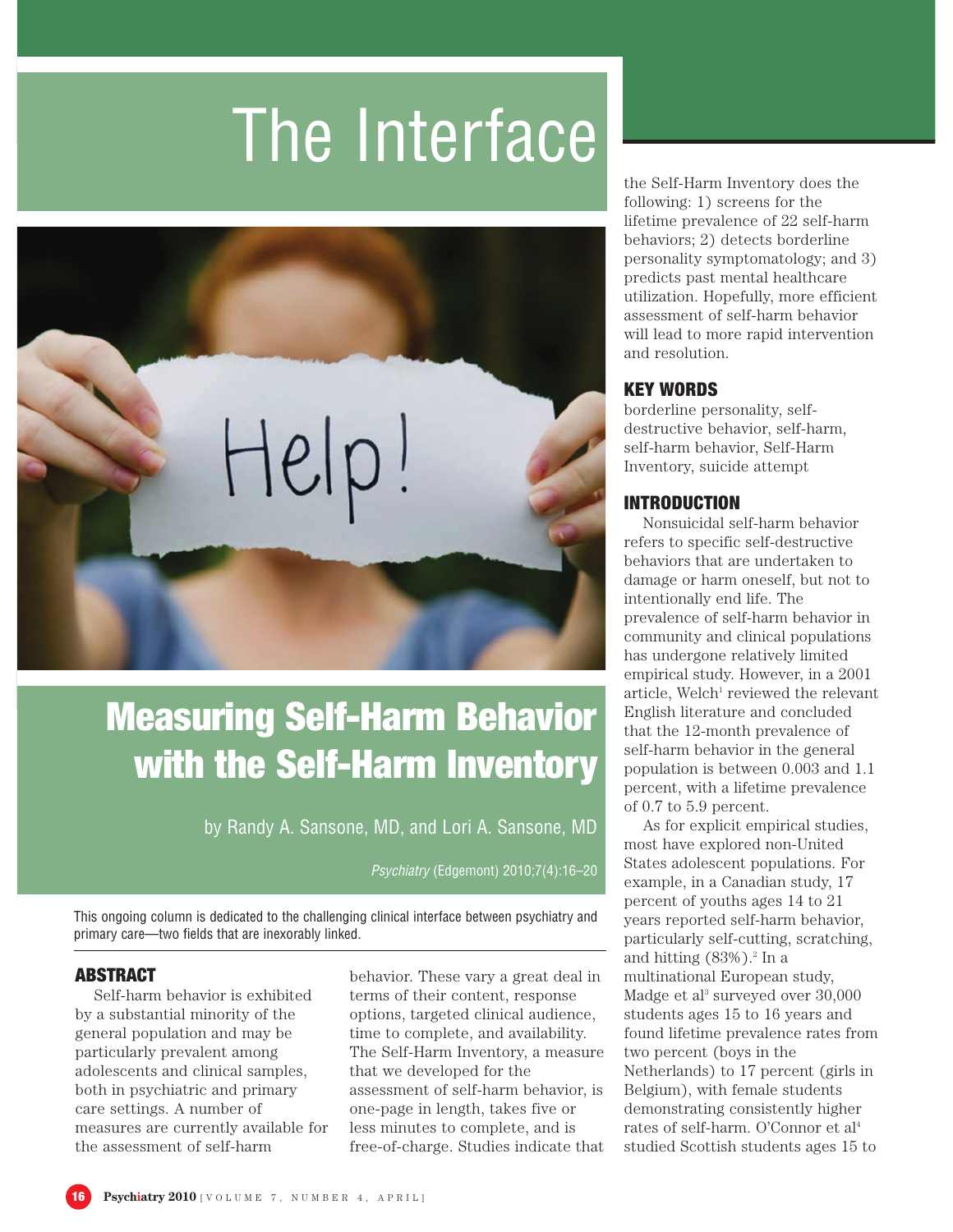16 years and found lifetime rates for self-harm behavior of 14 percent. In an Irish sample of over 4500 adolescents,<sup>5</sup> nine percent of respondents reported lifetime selfharm behavior. In a German study of ninth graders, Brunner et  $al<sup>6</sup>$ reported a 12-month prevalence of 11 percent. In a Finnish study of over 4200 students ages 13 to 18 years, Laukkanen et al<sup>7</sup> found that the lifetime prevalence of selfcutting was 12 percent. In a Norwegian study of adolescents, Larsson and Sund<sup>8</sup> reported a lifetime self-harm rate of three percent. Collectively, these data among non-United States adolescent community populations indicate that between 2 and 17 percent have engaged in self-harm behavior at some point in their lifetimes.

Understandably, the rates of selfharm behavior are considerably higher in clinical populations. For example, we examined self-harm behaviors among United States women diagnosed with borderline personality disorder (BPD) who were being treated in a psychiatric or a primary care setting.9 In both settings, rates of self-harm behavior were high. Explicitly, in the psychiatric setting, 41 percent of participants with BPD reported cutting themselves, 52 percent hitting themselves, 52 percent driving recklessly, 44 percent banging their heads, 22 percent losing a job on purpose, and 11 percent purposefully exercising an injury.

These data indicate that selfharm behavior is fairly prevalent in Western countries, especially among youth and particularly in females, and even higher in clinical populations, including primary care patients. Given that self-harm behavior is encountered in a substantial minority of psychiatric

and primary care patients, what are the options for clinical assessment or screening?

#### MEASURES OF SELF-HARM **BEHAVIOR**

A number of measures for the assessment of self-harm behavior are available. We will first introduce and describe these various measures in chronological order (i.e., their year of introduction or copyright), and we will then detail our own measure, the Self-Harm Inventory.

**Chronic Self-Destructiveness Scale (CSDS).** Entitled the "Personal Preferences Scale," the CSDS (1985) is a 73-item, two-page inventory with Likert-style response options that explores high-risk behaviors that are typically reflective of impulsivity (e.g., "Riding fast in a car is thrilling," "I have done dangerous things just for the thrill of it.").<sup>10</sup> Unlike most of the upcoming self-harm measures, there are several health-related items such as, "I have a complete physical examination once a year," and, "I always do what my doctor or dentist recommends." The scoring key is gender specific, the measure has some reverse-score items, and the resulting score is the "selfdestructiveness score." Surprisingly, there are no suicide-attempt items.

**Self-Harm Behavior Survey.** The Self-Harm Behavior Survey  $(1986)$  is a  $174+$  item, multipage, self-report survey with a variety of response options.11,12 The survey explores demographic information, family history of mental illness, religious background, family relationships, self-harm behavior (e.g., wrist and body cutting, carving words or symbols on skin, burning skin, pulling out hair), personal feelings about self-harm events, scar history, function of self-harm behavior, eating disorder

symptoms, psychotropic medication history, and hospitalization history secondary to self-mutilation—but not suicide attempts.

**Self-Injury Survey.** The Self-Injury Survey (1994) is a four-page, self-report measure with 31 selfharm items, a write-in listing of suicide attempts, and a check-off list of reasons for self-injury, types of past intervention, and damage effects.13This measure explores suicidal ideation, as well.

**Impulsive and Self-Harm Questionnaire.** The Impulsive and Self-Harm Questionnaire (1997) is a 14-item, one-page, self-report survey with Likert-style response options that explores a variety of impulsive and self-destructive behaviors (e.g., self-mutilation, accident proneness), including suicide attempts.14 This measure was developed for a dissertation and has had limited clinical exposure.

**Self-Injurious Behavior Questionnaire (SIB-Q).** The SIB-Q (1997) is a clinician-rated, 25-item scale with Likert-style response options that measures self-injurious behavior among those with developmental disabilities.15 Examples of items are, "physical aggression toward others," "destructive to property or objects," and "tantrums." Three items deal with behavior frequency and severity and the need for restraints. There are no items relating to suicide attempts.

**Self-Injury Questionnaire (SIQ).** The SIQ (1997) is a 54-item, self-report questionnaire with various response options including Likertstyle and multiple-choice selections.16 Examples of items include opening wounds, scratching scabs or lumps, cutting or hurting self, pulling out hair, scratching self, bruising self intentionally, cutting self, and burning self. There are no queries about suicide attempts.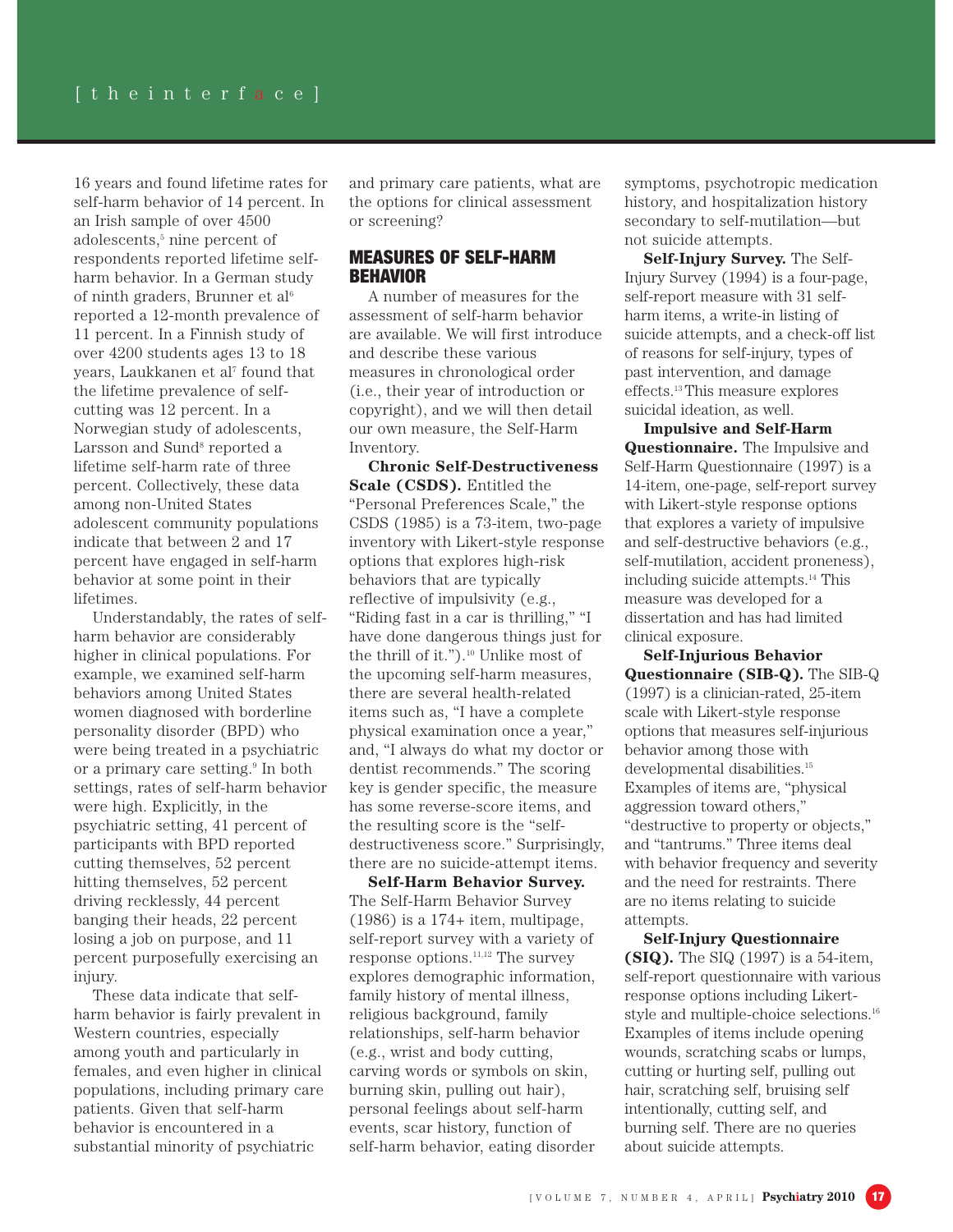#### SELF-HARM INVENTORY

**Instructions:** Please answer the following questions by checking either, "Yes," or "No." Check "yes" only to those items that you have done intentionally, or on purpose, to hurt yourself.

 $\Box$  . The contribution of the contribution of the contribution of the contribution of the contribution of the contribution of the contribution of the contribution of the contribution of the contribution of the contributi

| Yes | <b>No</b> | Have you ever intentionally, or on purpose, done any of the following:                                         |
|-----|-----------|----------------------------------------------------------------------------------------------------------------|
|     |           |                                                                                                                |
|     |           | 1. Overdosed? (If yes, number of times_____)<br>2. Cut yourself on purpose? (If yes, number of times____)      |
|     |           |                                                                                                                |
|     |           | 3. Burned yourself on purpose? (If yes, number of times____)<br>4. Hit yourself? (If yes, number of times____) |
|     |           |                                                                                                                |
|     |           | 5. Banged your head on purpose? (If yes, number of times_<br>6. Abused alcohol?                                |
|     |           | 7. Driven recklessly on purpose? (If yes, number of times                                                      |
|     |           | 8. Scratched yourself on purpose? (If yes, number of times_                                                    |
|     |           | 9. Prevented wounds from healing?                                                                              |
|     |           | 10. Made medical situations worse on purpose (e.g., skipped                                                    |
|     |           | medication)?                                                                                                   |
|     |           | 11. Been promiscuous (i.e., had many sexual partners)? (If yes, how                                            |
|     |           | $many?$ $)$                                                                                                    |
|     |           | 12. Set yourself up in a relationship to be rejected?                                                          |
|     |           | 13. Abused prescription medication?                                                                            |
|     |           | 14. Distanced yourself from God as punishment?                                                                 |
|     |           | 15. Engaged in emotionally abusive relationships? (If yes, number of                                           |
|     |           | relationships? (a)                                                                                             |
|     |           | 16. Engaged in sexually abusive relationships? (If yes, number of                                              |
|     |           | relationships? (a)                                                                                             |
|     |           | 17. Lost a job on purpose? (If yes, number of times_____)                                                      |
|     |           | 18. Attempted suicide? (If yes, number of times_____)                                                          |
|     |           | 19. Exercised an injury on purpose?                                                                            |
|     |           | 20. Tortured yourself with self-defeating thoughts?                                                            |
|     |           |                                                                                                                |
|     |           | 21. Starved yourself to hurt yourself?                                                                         |
|     |           | 22. Abused laxatives to hurt yourself? (If yes, number of times_                                               |

Have you engaged in any other self-destructive behaviors not asked about in this inventory? If so, please describe below.

Figure 1. Self-harm inventory. Copyright © 1995 Sansone, Sansone, and Wiederman

**Timed Self-Injurious Behavior Scale.** The Timed Self-Injurious Behavior Scale (1997) is a 16-item, clinician-rated scale that examines the frequency of self-injurious behaviors at six consecutive time intervals, each 10 minutes apart.<sup>17</sup> Developed for use among those with

developmental disabilities, there are 16 self-harm items, but no queries about suicide attempts.

**Self-Injury Questionnaire (SIQ).** The SIQ (1999), not to be confused with the SIQ identified in reference 16, is a 30-item, self-report measure that assesses self-harm

behaviors in terms of their frequency, function, and association with histories of childhood trauma.<sup>18</sup>

**Deliberate Self-Harm Inventory (DSHI).** The DSHI  $(2001)$  is a 17-item, yes/no, selfreport questionnaire that explores the direct destruction of body tissue.19 Respondents are also asked about the frequency, severity, and duration of such events. There are items relating to suicide attempts.

**Adolescent Risk Inventory.** The Adolescent Risk Inventory (2007) is a two-page, 33-item, self-report inventory, with mostly yes/no response options, that explores highrisk behaviors and attitudes.20 While a majority of items relate to high-risk sexual behaviors, six items explore self-harm behavior including selfcutting and suicide attempts.

#### THE SELF-HARM INVENTORY

The Self-Harm Inventory (SHI; 1998) (Figure 1) is a one-page, 22 item, yes/no, self-report questionnaire that explores respondents' histories of self-harm.21 Each item in the inventory is preceded by the phrase, "Have you ever intentionally, or on purpose…" Individual items include, "cut yourself, burned yourself, hit yourself, scratched yourself," and, "prevented wounds from healing." There are three eating-disorder items (i.e., "exercised an injury on purpose, starved yourself to hurt yourself, abused laxatives to hurt yourself"), two high-lethal items (i.e., "overdosed, attempted suicide"), and three items relating to medical issues (i.e., "prevented wounds from healing, made medical situations worse, abused prescription medication"). All endorsements are pathological, and the SHI total score is simply the sum of "yes" responses, with a maximum possible score of 22. At this time, the measure has been translated into German and Dutch.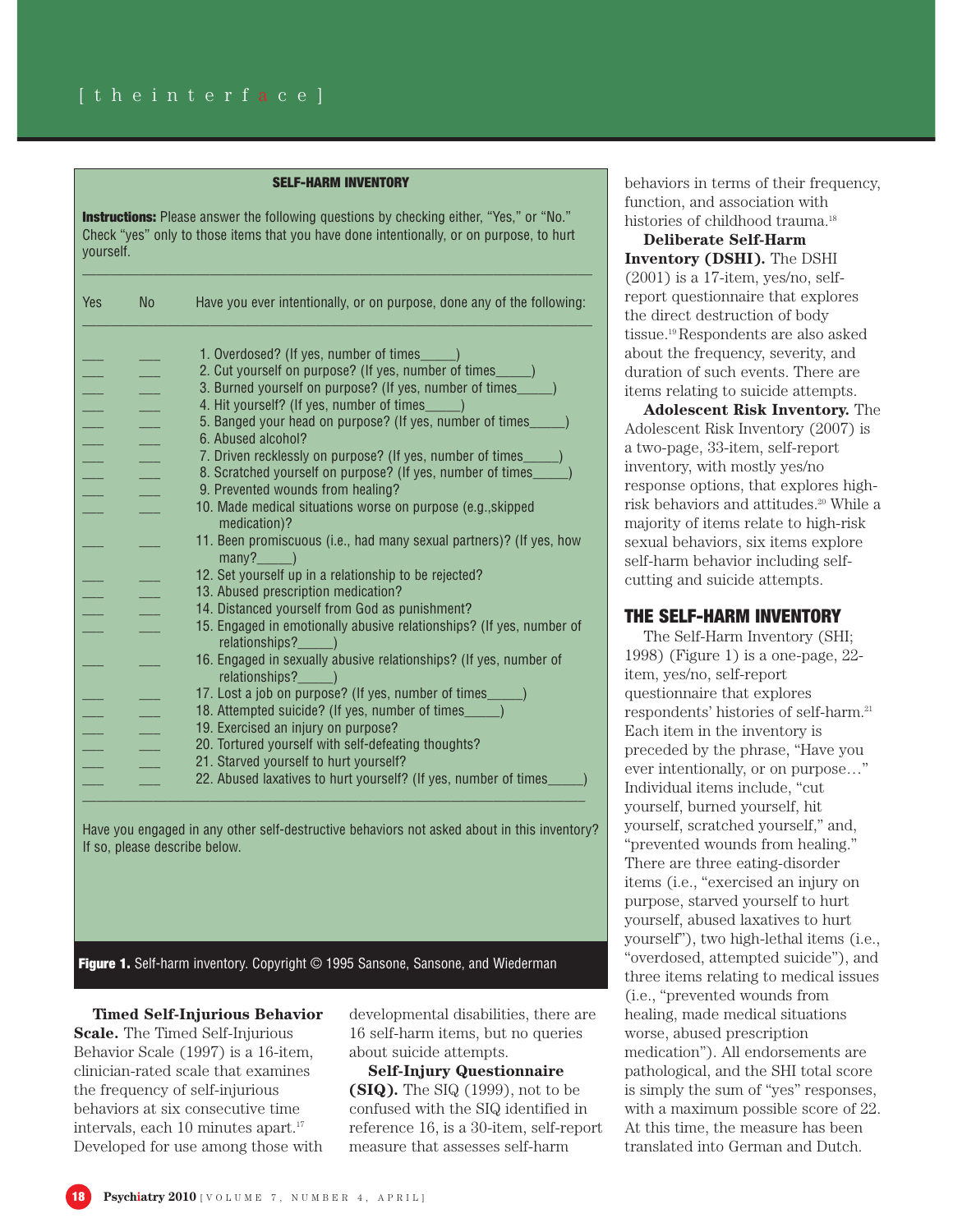During the initial evaluation phase, the SHI consisted of 41 items that were culled from clinicians' treatment experiences, and items were then tested in both psychiatric and primary populations. After subsequent analyses for item frequencies and relevance, the inventory was reduced to the most salient 22 items.

Unlike the other self-harm measures described in this article, the SHI is the only measure that is known to detect the diagnosis of BPD. In comparison with the Diagnostic Interview for Borderlines,<sup>22</sup> a clinical interview that takes approximately an hour or longer to administer, the SHI demonstrates an accuracy in diagnosis of 84 percent at a cut-off score of 5 (i.e., five or more endorsements).<sup>21</sup> In addition, increasing scores on the SHI are associated with increasing past use of mental healthcare utilization.<sup>23</sup>

The SHI may be used 1) as a screening instrument to catalogue the lifetime prevalence of 22 selfharm behaviors; (2) to screen for BPD; and/or (3) to predict the degree of past mental healthcare utilization. This measure has been used in a number of research projects, is free-of-charge, and takes five minutes or less to complete.

#### **CONCLUSION**

Self-harm behavior is relatively common, particularly among adolescent and clinical populations. There are a number of available measures for the assessment of selfharm behavior. Some are self-report in nature whereas others are clinician-rated. Several of these measures are designed for specific or unique clinical populations (e.g., the developmentally disabled). Available measures vary in the length of administration, degree of exploration of the context of self-harm behavior

(e.g., number of times an event occurred, rationale for self-harm), formatting (e.g., Likert-style, yes/no, write-in response options), and clinician accessibility (e.g., fee for use or not, availability from author). However, all of these measures represent earnest endeavors to assess and evaluate the complex phenomenon of self-harm behavior. Whether assessing psychiatric patients, suspicious primary care patients, or high-risk populations (e.g., those with substance abuse problems, victims of domestic violence), self-harm assessment is essential. We have contributed to this effort through the development of the SHI, and offer it to the readership as an efficient means of cataloguing lifetime self-harm behavior, screening for BPD, and predicting past histories of high mental healthcare utilization. Unlike other measures, the SHI is testworthy in both psychiatric and primary care settings. Hopefully, enhanced assessment and identification will lead to effective treatment of this oftentimes underrecognized and endangered population.

#### REFERENCES

- 1. Welch SS. A review of the literature on the epidemiology of parasuicide in the general population. *Psychiatr Serv.* 2001;52:368–375.
- 2. Nixon MK, Cloutier P, Jansson SM. Nonsuicidal self-harm in youth: a population–based survey. *CMAJ.* 2008;178:306–312.
- 3. Madge N, Hewitt A, Hawton K, et al. Deliberate self-harm within an international community sample of young people: comparative findings from the Child & Adolescent Self-Harm in Europe (CASE) Study. *J Child Psychol Psychiatry.* 2008;49:667–677.
- 4. O'Connor RC, Rasmussen S, Miles

J, Hawton K. Self-harm in adolescents: self-report survey in schools in Scotland. *Br J Psychiatry.* 2009;194:68–72.

- 5. Morey C, Corcoran P, Arensman E, Perry IJ. The prevalence of selfreported deliberate self harm in Irish adolescents. *BMC Public Health.* 2008;8:79.
- 6. Brunner R, Parzer P, Haffner J, et al. Prevalence and psychological correlates of occasional and repetitive deliberate self-harm in adolescents. *Arch Pediatr Adolesc Med.* 2007;161:641–649.
- 7. Laukkanen E, Rissanen ML, Honkalampi K, et al. The prevalence of self-cutting and other self-harm among 13- to 18 year-old Finnish adolescents. *Soc Psychiatry Psychiatr Epidemiol.* 2009;44:23–28.
- 8. Larsson B, Sund AM. Prevalence, course, incidence, and 1-year prediction of deliberate self-harm and suicide attempts in early Norwegian school adolescents. *Suicide Life Threat Behav.* 2008;38:152–165.
- 9. Sansone RA, Wiederman MW, Sansone LA, Monteith D. Patterns of self-harm behavior among women with borderline personality symptomatology: psychiatric versus primary care samples. *Gen Hosp Psychiatry.* 2000;22:174–178.
- 10. Kelley K, Byrne D, Przybyla DPJ, et al. Chronic self-destructiveness: conceptualization, measurement, and initial validation of the construct. *Motiv Emot.* 1985;9:135–151.
- 11. Favazza A. *Self-Harm Behavior Survey.* Columbia, MI. 1986.
- 12. Favazza A, Conterio K. The plight of chronic self-mutilators. *Community Ment Health J.* 1988;24:22–30.
- 13. Simpson E, Zlotnick C, Begin A, et al. *Self-Injury Survey.* Providence, RI. 1994.